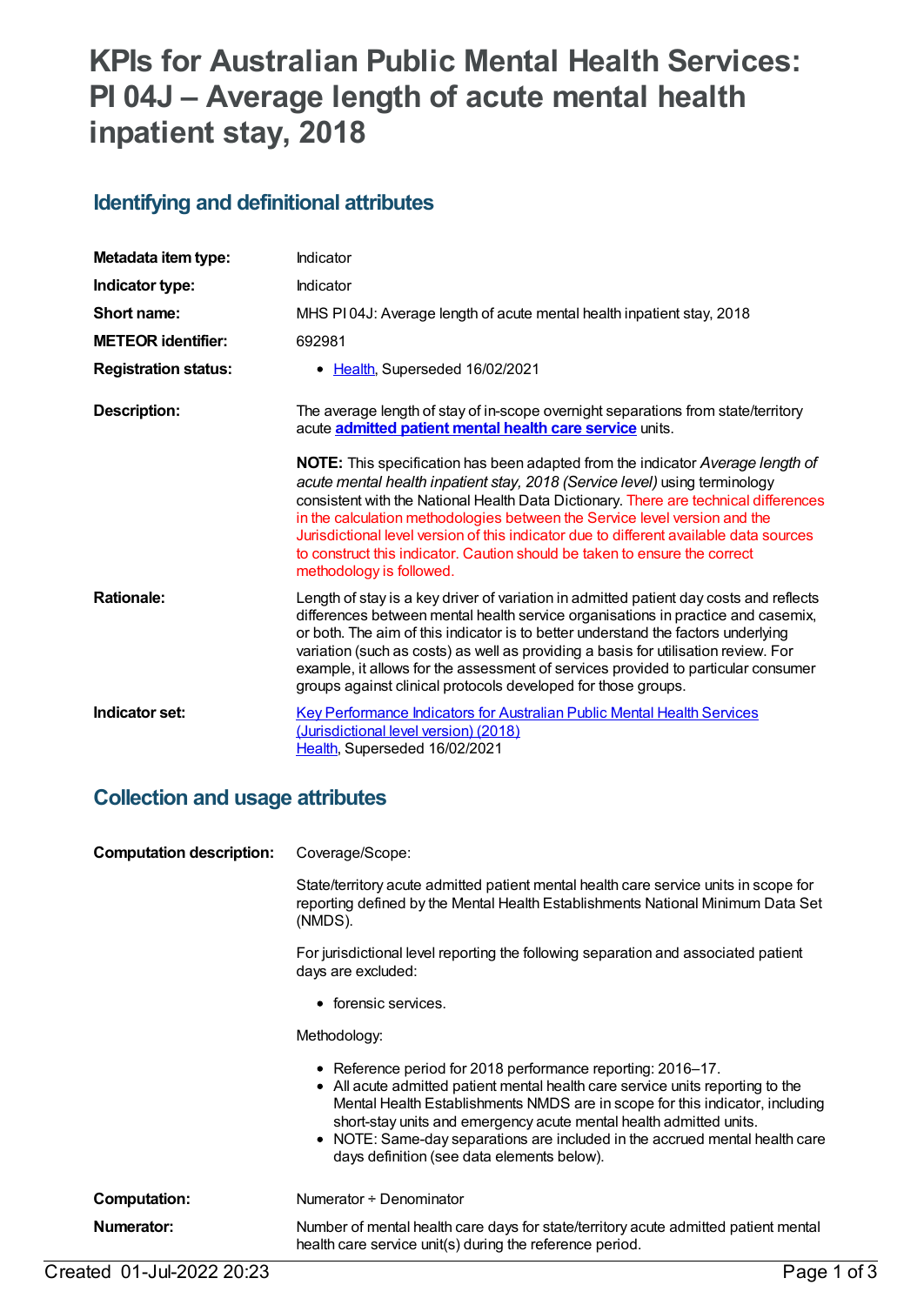| <b>Numerator data elements:</b> | Data Element / Data Set-                                                                                                                       |
|---------------------------------|------------------------------------------------------------------------------------------------------------------------------------------------|
|                                 | Establishment-accrued mental health care days, total N[N(7)]                                                                                   |
|                                 | NMDS / DSS                                                                                                                                     |
|                                 | Mental health establishments NMDS 2016-17                                                                                                      |
|                                 | Data Element / Data Set-                                                                                                                       |
|                                 | Specialised mental health service—admitted patient care program type, code<br>N                                                                |
|                                 | NMDS / DSS                                                                                                                                     |
|                                 | Mental health establishments NMDS 2016-17                                                                                                      |
| Denominator:                    | Number of separations from state/territory acute admitted patient mental health<br>care service unit(s) occurring within the reference period. |
| Denominator data                | Data Element / Data Set-                                                                                                                       |
| elements:                       | Establishment-number of separations (financial year), total NJNNNNN]                                                                           |
|                                 | NMDS / DSS                                                                                                                                     |
|                                 | Mental health establishments NMDS 2016-17                                                                                                      |
| Disaggregation:                 | Service variables: target population.                                                                                                          |
|                                 | Consumer attributes: not available.                                                                                                            |
| <b>Disaggregation data</b>      | Data Element / Data Set-                                                                                                                       |
| elements:                       |                                                                                                                                                |
|                                 | Specialised mental health service-target population group, code N                                                                              |
|                                 | NMDS / DSS                                                                                                                                     |
|                                 | Mental health establishments NMDS 2016-17                                                                                                      |

### **Representational attributes**

| <b>Representation class:</b> | Mean (average)          |
|------------------------------|-------------------------|
| Data type:                   | Real                    |
| Unit of measure:             | Time (e.g. days, hours) |
| Format:                      | N[NN].N                 |
|                              |                         |

#### **Indicator conceptual framework**

| <b>Framework and</b> | Efficient |
|----------------------|-----------|
| dimensions:          |           |

**[Appropriate](https://meteor.aihw.gov.au/content/584871)** 

#### **Accountability attributes**

Benchmark: State/territory level